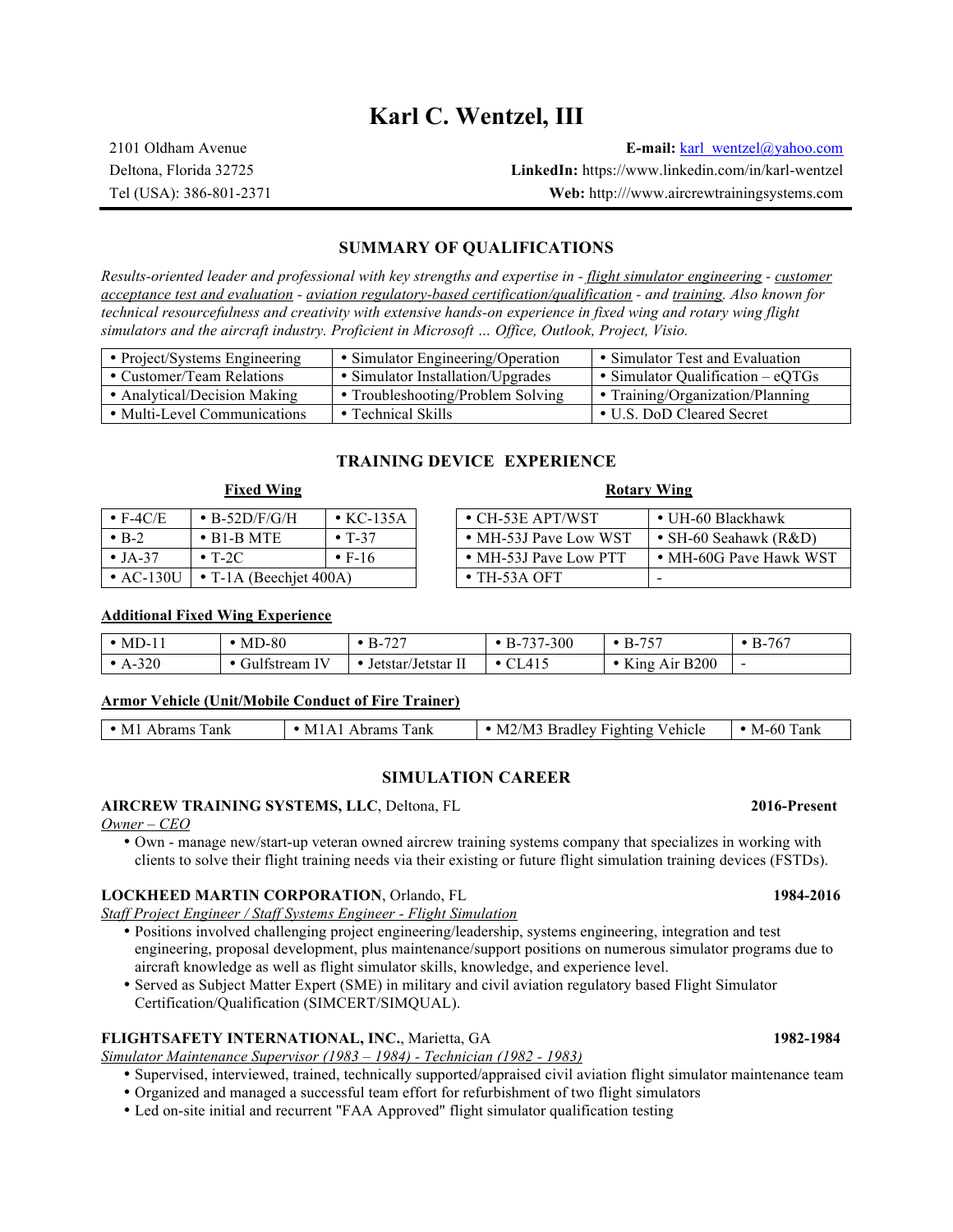## **THE SINGER COMPANY/LINK DIVISION**, Binghamton, NY **1978-1979**

*Flight Simulator Systems Test Engineer*

### **UNITED STATES AIR FORCE,** Castle AFB, CA **1971-1974**

*Flight Simulator Specialist/Technician*

#### **EDUCATION & TRAINING**

#### **Embry-Riddle Aeronautical University,** Daytona Beach, Florida

- $\checkmark$  B.S., Aeronautics (2017) GPA: 3.933/4.0 Summa Cum Laude
- $\checkmark$  A.S., Professional Aeronautics (2001) GPA: 3.8/4.0 Deans List
- $\checkmark$  Aviation/Aerospace Safety Certificate (2003)
- $\checkmark$  "A Behind The Scenes Look Into Airline Operations" MOOC Certificate (2016)
- $\checkmark$  "Aircraft Maintenance, Repair, and Overhaul" MOOC Certificate (2016)

#### **United States Air Force (USAF)**

- $\checkmark$  Flight Simulator Specialist/Technician Course (1971-1972)
- $\checkmark$  Flight Simulator Specialist/Technician Level 3 Continuing Education/OJT (1972-1973)
- $\checkmark$  B-52F Aircraft Systems Course (1972)

#### **Additional Education/Activities:**

- $\checkmark$  Extensive professional training in flight simulation.
- $\checkmark$  Additional studies in engineering and aircraft design.
- $\checkmark$  Attended FAA based Flight Simulator Evaluation Course.
- $\checkmark$  Taught detailed flight simulator certification/qualification testing at two USAF SIMCERT/SIMQUAL Seminars.

#### **PROFESSIONAL MEMBERSHIPS**

#### **American Institute of Aeronautics and Astronautics (AIAA)** - "Associate Fellow" - (1989-Present)

- $\checkmark$  Deputy Director of Test (Structures, Design & Test Group) (2001–2008)
- $\checkmark$  Region II Deputy Director of Precollege Outreach (2000-2003)
- Region II Deputy Director of Evolution of Flight (1999-2003)
- $\checkmark$  Held AIAA Chair positions for national/international Modeling & Simulation Technical Committee, Simulation Facilities Working Group, major flight simulation conferences, and Central Florida Section.

#### **Aircraft Owners and Pilots Association (AOPA)**

#### **Experimental Aircraft Association (EAA)**

#### **National Business Aircraft Association (NBAA)**

#### **AWARDS & RECOGNITION**

#### **American Institute of Aeronautics and Astronautics (AIAA)**

- ! "Distinguished Service" Award/Certificate from "AIAA Technical Activities Committee" for 2001-2008 "Deputy Director for Test" service
- $\checkmark$  "Certificate of Appreciation" for AIAA Evolution of Flight Campaign (2004)
- ! "Spirit of Flight" Award for "Outstanding Dedication, Service and Leadership" Central Florida Section (2000)
- ! "Outstanding Section (Third Place Small Category)" Award (1998)
- ! "Outstanding Achievement as Flight Simulation Technologies (FST) Conference Technical Chair" Award (1996) **General Electric Company**

### **United States Army – Europe**

**Department of the Navy - Naval Training Systems Center (1989) - Naval Air Warfare Center (PMA 205) (2013) Lockheed Martin – Global Training and Logistics**

 $\checkmark$  Recipient of "Small Business Award – 2011"